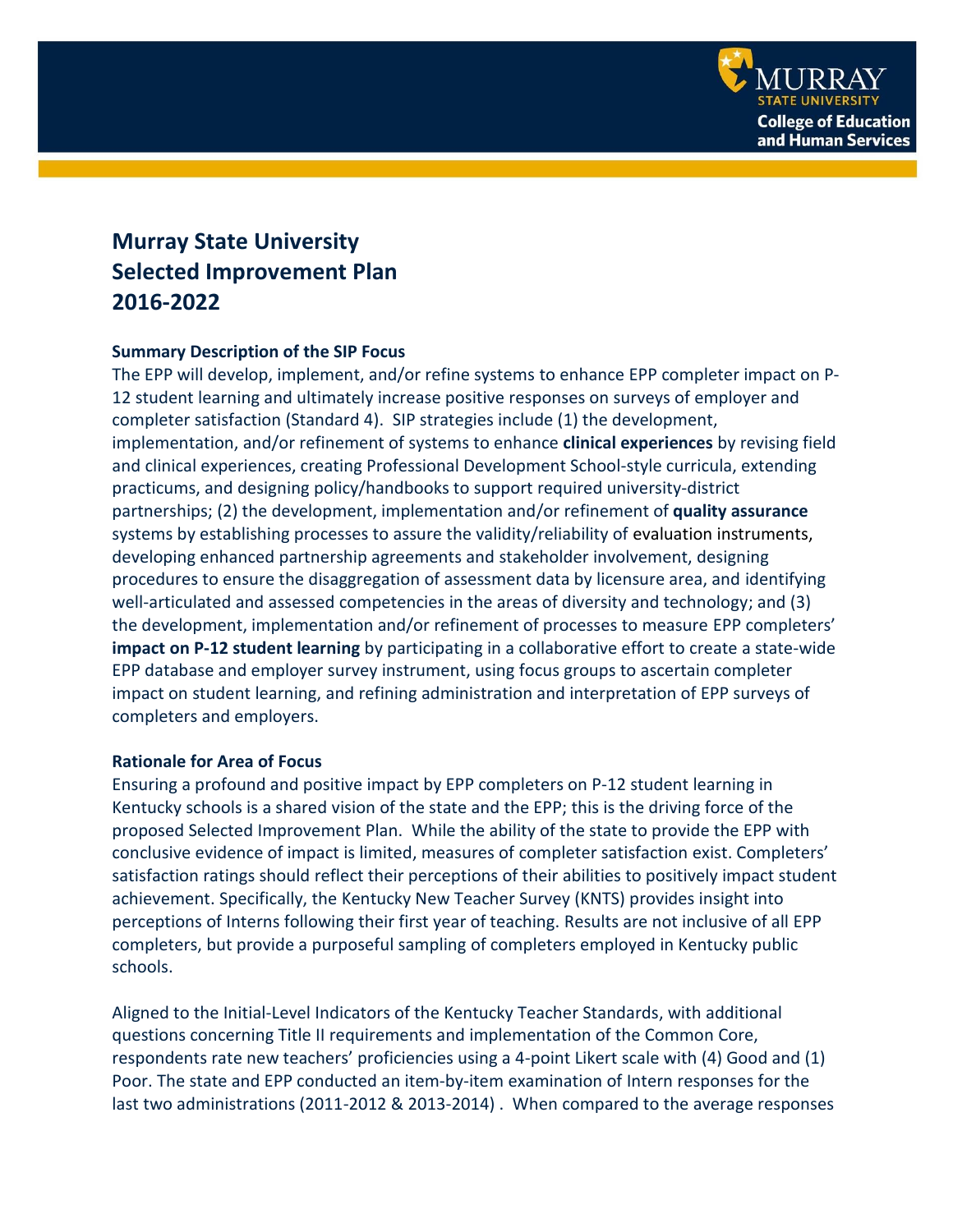of all Kentucky institutions, EPP Interns consistently rated their perception of preparedness as a result of the EPP at or below the state average.

The greatest gaps in candidate satisfaction were in the areas of differentiating instructional practices and using data to support instructional decisions. EPP leadership identified two contributing factors: (1) an over-reliance of traditional classroom settings to teach about these performance-based skills in isolation from clinical practice, and (2) inconsistencies in program improvement cycles that inhibit the revision of curricular and clinical expectations to reflect the field. SIP goals were developed to address these two trends.

This Selected Improvement Plan targets enhanced clinical experiences and a more extensive quality assurance process as the primary vehicles for EPP improvement. EPP completers' impact on P-12 student achievement and the satisfaction of employers and of completers will serve as indicators of the EPP's progress toward meeting these goals.

#### **Improvement Goals**

The New Teacher Survey was identified as the measure for improvement within for the Selected Improvement Plan. The New Teacher Survey results spans all licensure/program areas for the EPP, and therefore is an appropriate of EPP-wide improvement. The direct measure of new teacher satisfaction is also an indirect measure of employer satisfaction and P-12 student achievement, as those two variables certainly shape overall completer satisfaction. Once EPPspecific student achievement data is available, Goals may be rewritten to include those measures.

### Once P-12 Impact reports are available, these results can be added to

## *Goal: By Spring 2022, 90% of EPP Intern Respondents on the Kentucky New Teacher Survey will rate the EPP as Excellent or Good for each item.*

- 1. By Spring 2017, 78% of EPP completer responses as Interns on the Kentucky New Teacher Survey will be *Excellent* or *Good* for each item.
- 2. By Spring 2018, 80% of EPP completer responses as Interns on the Kentucky New Teacher Survey will be *Excellent* or *Good* for each item.
- 3. By Spring 2019, 83% of EPP completer responses as Interns on the Kentucky New Teacher Survey will be *Excellent* or *Good* for each item.
- 4. By Spring 2020, 85% of EPP completer responses as Interns on the Kentucky New Teacher Survey will be *Excellent* or *Good* for each item.
- 5. By Spring 2021, 87% of EPP completer responses as Interns on the Kentucky New Teacher Survey will be *Excellent* or *Good* for each item.
- 6. By Spring 2022, 90% of EPP completer responses as Interns on the Kentucky New Teacher Survey will be *Excellent* or *Good* for each item.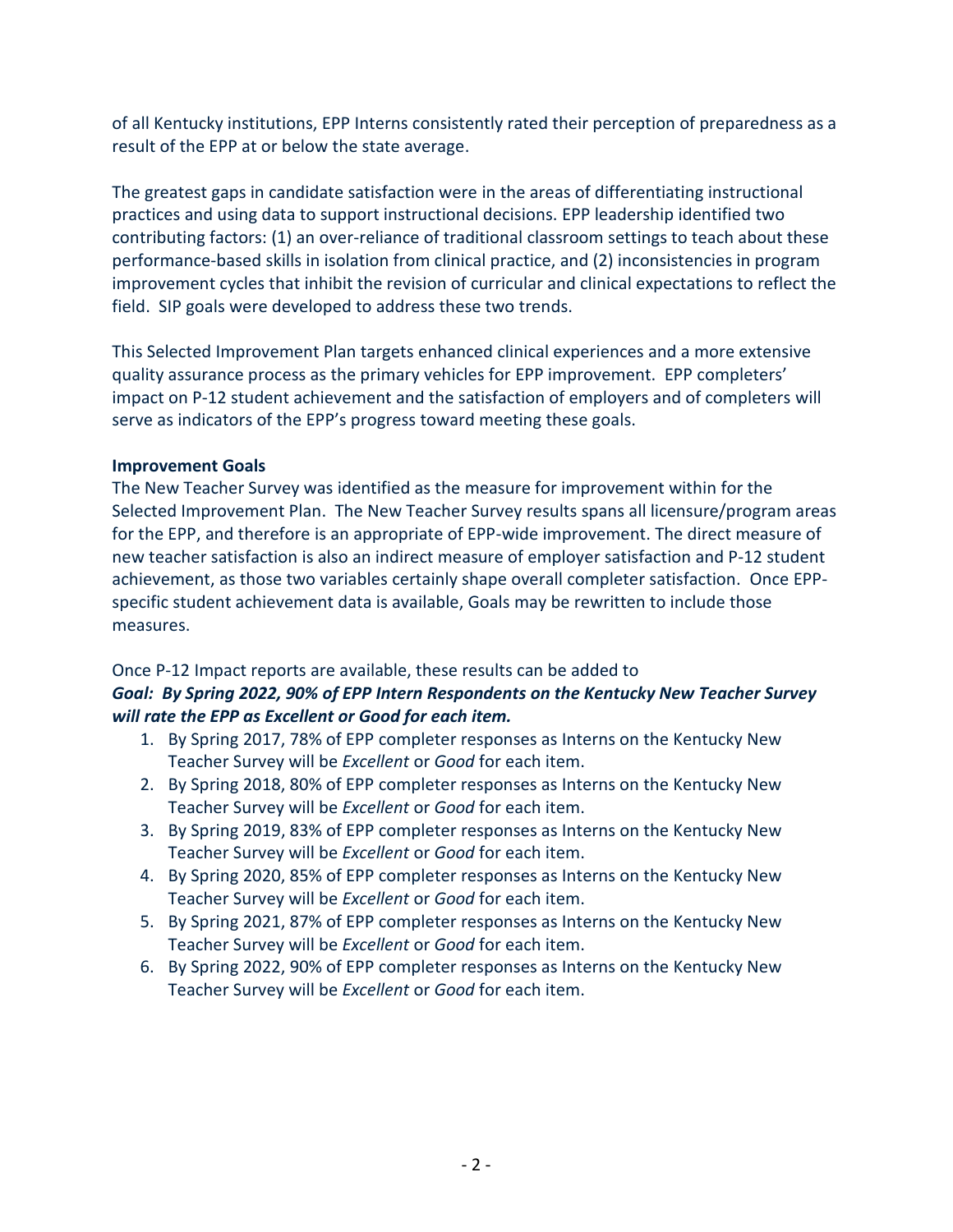## **Implementation Plan**

## **Intervention I: Ensure coordinated, high-quality clinical experiences at all levels within all programs.**

| <b>Objectives</b>           | <b>Baseline</b>              | Year 1                      | Year 2-6                | Year 7/Goal          |
|-----------------------------|------------------------------|-----------------------------|-------------------------|----------------------|
| I.1 - The EPP will evaluate | Develop program audits       | Rate the effectiveness of   | Develop model           | Continue to          |
| field and clinical          | of field and clinical        | field and clinical          | sequences and           | evaluate field and   |
| experiences for all         | experience expectations.     | experiences based upon      | expectations for field  | clinical experiences |
| programs.                   | Develop a literature base    | evaluations and             | and clinical            | as part of           |
|                             | of best practices. Clarify   | candidate feedback.         | experiences based       | continuous           |
|                             | competencies for             |                             | upon candidate          | improvement.         |
|                             | diversity and technology     |                             | feedback and best       |                      |
|                             | that should be               |                             | practices.              |                      |
|                             | demonstrated by              |                             |                         |                      |
|                             | candidates.                  |                             |                         |                      |
| I.2 - The EPP will evaluate | Use existing curriculum      | Work with stakeholders      | Revise curriculum to    | Continue             |
| the core curriculum         | to develop an ideal          | to evaluate curricular      | scaffold field and      | curriculum           |
| structure and delivery for  | course sequence for each     | structure in terms of       | clinical experiences,   | evaluation as part   |
| all programs.               | program. Ensure              | student needs and           | support student needs   | of continuous        |
|                             | alignment of the core        | outcomes, the demands       | and outcomes, and       | improvement.         |
|                             | curriculum with current      | of clinical placements, the | align with needs of the |                      |
|                             | teacher standards,           | needs of the field, and     | field and university    |                      |
|                             | diversity and technology     | university requirements.    | requirements.           |                      |
|                             | competencies, content        | Establish appropriate       |                         |                      |
|                             | literacy, and other critical | points for assessing        |                         |                      |
|                             | areas.                       | candidate progress          |                         |                      |
|                             |                              | through the curriculum.     |                         |                      |
| I.3 - The EPP will review   | Work with stakeholders       | Work with stakeholders      | Work with               | Work with            |
| structures to ensure        | to create a student and      | to update handbooks as      | stakeholders to update  | stakeholders to      |
| alignment and support of    | faculty field and clinical   | modifications to            | handbooks as            | update handbooks     |
| revised curricular          | experience handbook to       | curriculum and field and    | modifications to        | as modifications to  |
| expectations.               | establish a common           | clinical experiences occur. | curriculum and field    | curriculum and field |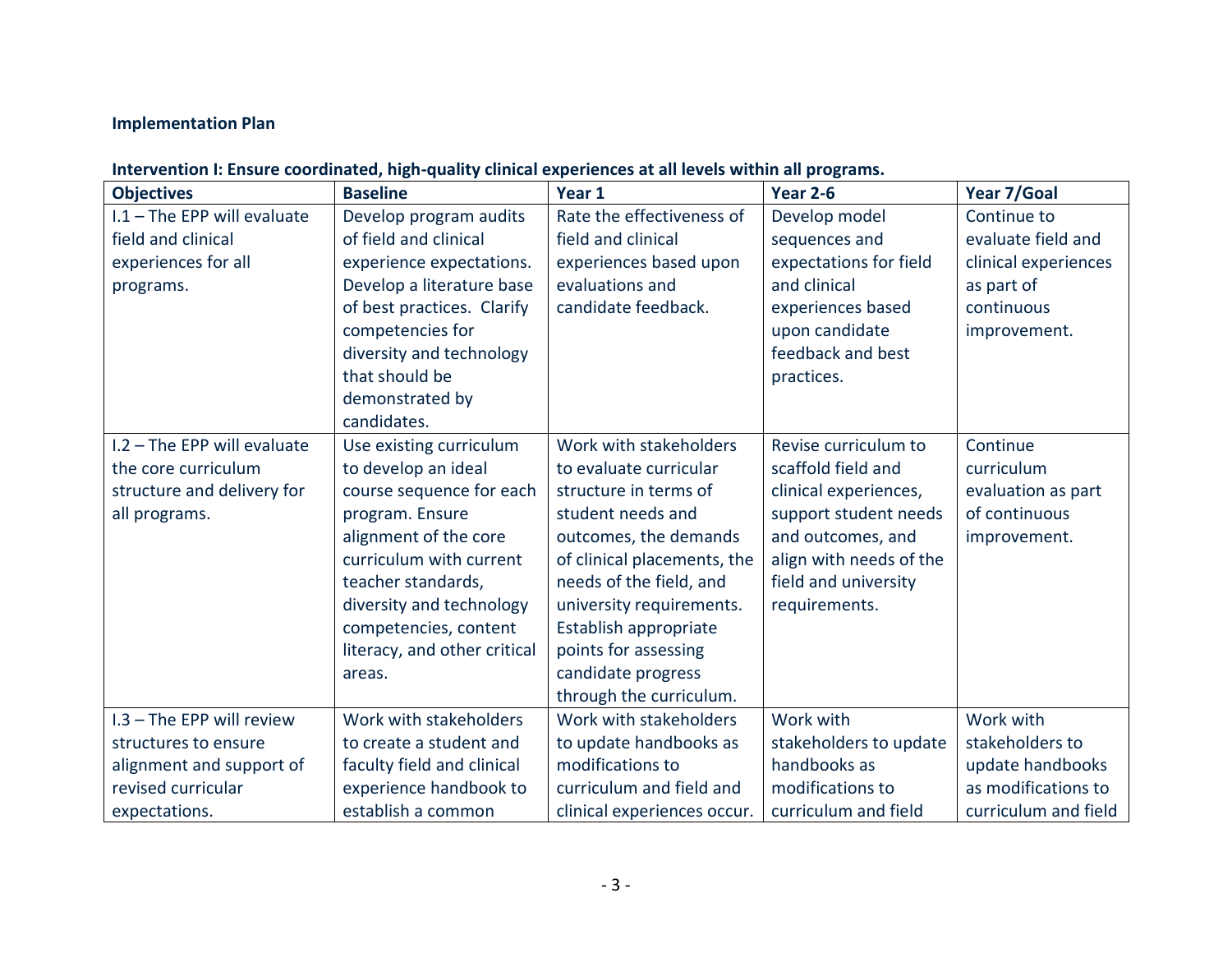|                                | foundation of curricular   |                            | and clinical             | and clinical                |
|--------------------------------|----------------------------|----------------------------|--------------------------|-----------------------------|
|                                | and field/clinical         |                            | experiences occur.       | experiences occur           |
|                                | experience expectations.   |                            |                          | as part of                  |
|                                |                            |                            |                          | continuous                  |
|                                |                            |                            |                          | improvement.                |
| I.4 - The EPP will establish   | Conduct an                 | Work with stakeholders     | Work with                | Work with                   |
| procedures and identify        | environmental scan of      | to cooperatively align     | stakeholders to          | stakeholders to             |
| resources to support           | essential policies,        | field and clinical         | cooperatively review     | update field and            |
| faculty, school personnel,     | expectations and           | experience policies,       | and adjust field and     | clinical experience         |
| and supervisors as they        | resources related to field | expectations and           | clinical experience      | policies,                   |
| assist with field and clinical | and clinical experiences.  | resources to current       | policies, expectations   | expectations and            |
| experiences.                   |                            | programmatic needs.        | and resources with       | resource allocations        |
|                                |                            |                            | programmatic needs.      | as part of                  |
|                                |                            |                            |                          | continuous                  |
|                                |                            |                            |                          | improvement.                |
| I.5 - The EPP will develop     | Coordinate with MSU IT     | Implement the              | Phase in the new         | Continue to                 |
| technology support for the     | to develop specifications  | development plan of the    | system for use by        | evaluate the                |
| management and                 | for a new data system      | new data system.           | faculty, staff,          | functionality of the        |
| evaluation of field and        | and identify options for   |                            | supervisors, and         | system as part of           |
| clinical placements.           | development.               |                            | students. Invest in      | continuous                  |
|                                |                            |                            | upgrades as needed.      | improvement.                |
|                                |                            |                            |                          | Invest in upgrades          |
|                                |                            |                            |                          | as needed.                  |
| I.6 - The EPP will establish a | Recruit potential sites to | Work with PDS partners     | Work with P-12           | <b>Evaluate PDS efforts</b> |
| network of Professional        | support 'residency'        | to implement pilot efforts | partners to expand the   | as part of                  |
| Development School sites       | approaches to practicum    | for residency models,      | PDS network as well as   | continuous                  |
| to support a range of          | and student teaching for   | evaluate efforts and       | the clinical initiatives | improvement                 |
| enhanced field and clinical    | elementary, middle and     | recommend next steps.      | at these sites.          | efforts.                    |
| experiences.                   | secondary programs.        | Cooperatively create       |                          |                             |
|                                |                            | handbooks and guidelines   |                          |                             |
|                                |                            | for PDS programs.          |                          |                             |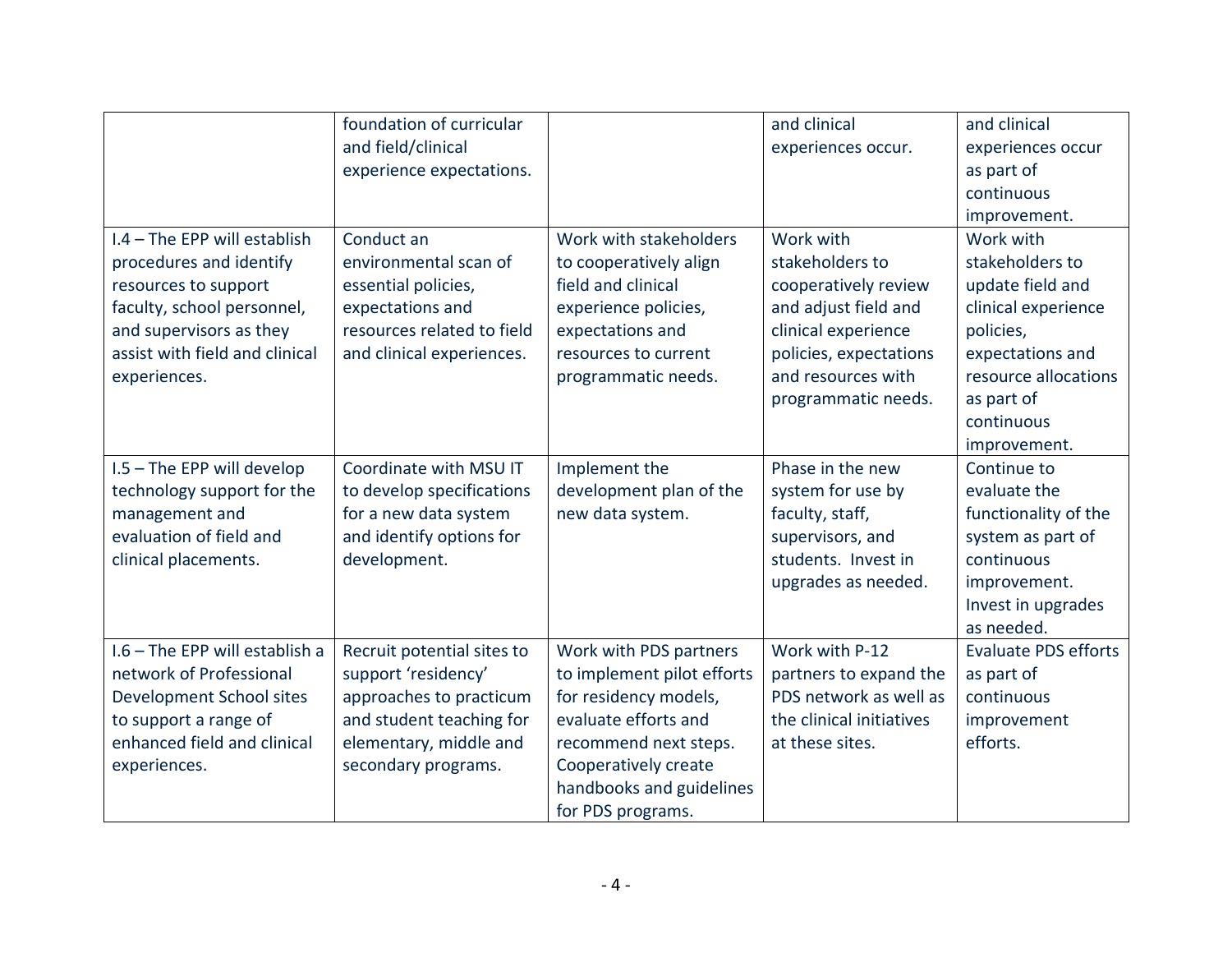| $1.7 - The EPP will align$    | Analyze existing support  | Continue                 | Assess roles and        | <b>Evaluate EPP</b>   |
|-------------------------------|---------------------------|--------------------------|-------------------------|-----------------------|
| organizational efforts to     | systems. Form             | interdepartmental work.  | responsibilities        | organization and      |
| create systems supporting     | interdepartmental teams   |                          | associated with the     | support systems as    |
| curricular and field/clinical | to support curricular and |                          | implementation of       | part of continuous    |
| experience initiatives.       | field/clinical experience |                          | programs as curricular  | improvement.          |
|                               | initiatives.              |                          | and field/clinical      |                       |
|                               |                           |                          | experience initiatives  |                       |
|                               |                           |                          | evolve.                 |                       |
| $1.8$ – The EPP will refine   | As a team with P-12       | Work with P-12 partners  | Work with P-12          | Evaluate field and    |
| policies and procedures for   | partners, conduct an      | to establish and         | partners to monitor     | clinical experiences, |
| the co-identification and     | environmental scan of     | communicate field and    | and maintain quality    | practices and         |
| co-management and co-         | field and clinical        | clinical experience      | field and clinical      | personnel as part of  |
| supervision of field and      | placements to inform the  | standards and            | experiences and         | continuous            |
| clinical experiences with P-  | management and            | expectations through     | personnel at all sites. | improvement.          |
| 12 partners.                  | supervision of field and  | policy and handbook      |                         |                       |
|                               | clinical experiences.     | materials for EPP        |                         |                       |
|                               |                           | faculty/staff and school |                         |                       |
|                               |                           | district personnel.      |                         |                       |

## **Intervention II: Refinement of Quality Assurance System**

| <b>Objectives</b>           | <b>Baseline</b>            | Year 1                     | <b>Year 2-6</b>            | Year 7/Goal               |
|-----------------------------|----------------------------|----------------------------|----------------------------|---------------------------|
| $II.1 - The EPP will$       | Establish policies         | Organize stakeholder       | Ensure the 'feedback       | <b>Evaluate EPP-wide</b>  |
| establish EPP-wide          | defining operational       | advisory councils to       | loop' is closed for all    | advisory council          |
| advisory councils to        | expectations for an EPP-   | represent students,        | levels of advisory. Revise | operations as part of the |
| compliment program-         | wide advisory processes.   | school districts and local | operational                | continuous                |
| specific advisory           | Create a P-12              | school partners.           | expectations as needed.    | improvement process.      |
| councils.                   | Partnership Advisory       |                            |                            |                           |
|                             | <b>Council and Student</b> |                            |                            |                           |
|                             | Advisory Council.          |                            |                            |                           |
| II.2 - The EPP will clarify | Conduct an                 | Evaluate time and effort   | <b>Monitor Quality</b>     | Evaluate the assignment   |
| and align Quality           | environmental scan of      | requirements for Quality   | <b>Assurance Processes</b> | of duties related to      |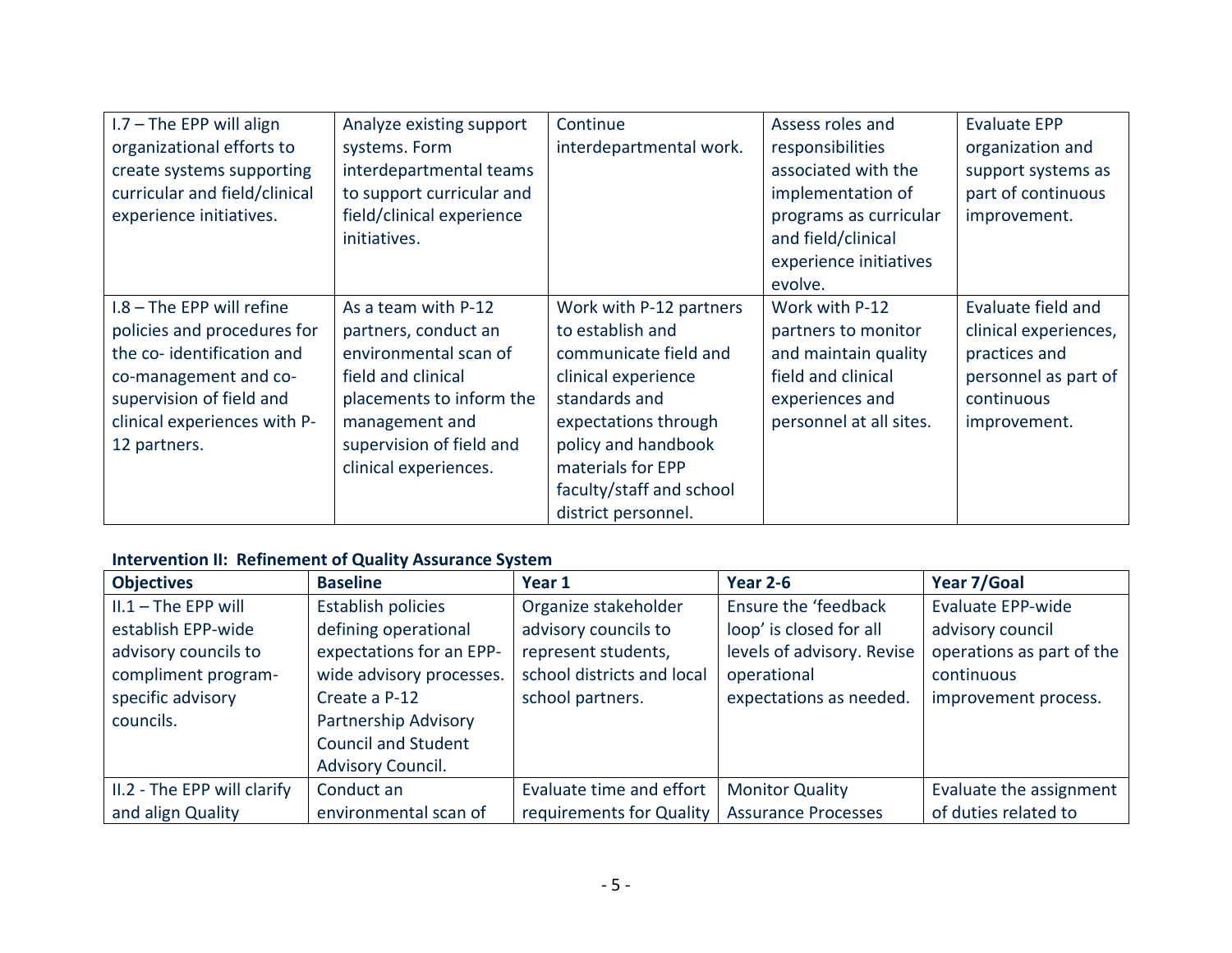| Assurance<br>responsibilities across<br>the EPP.                                                                                                                                                                       | current roles and<br>responsibilities for<br>ensuring Quality<br>Assurance.                                                                                                                                                                               | Assurance function.<br>Develop policy to<br>articulate expectations.<br>Integrate MSU<br>assessment system SLOs<br>for undergraduate<br>programs.                                                     | with consideration given<br>to efficiency and<br>effectiveness measures.                                                                | <b>Quality Assurance as</b><br>part of the continuous<br>improvement process.                                   |
|------------------------------------------------------------------------------------------------------------------------------------------------------------------------------------------------------------------------|-----------------------------------------------------------------------------------------------------------------------------------------------------------------------------------------------------------------------------------------------------------|-------------------------------------------------------------------------------------------------------------------------------------------------------------------------------------------------------|-----------------------------------------------------------------------------------------------------------------------------------------|-----------------------------------------------------------------------------------------------------------------|
| II.3 - The EPP will<br>establish or refine<br>sustainable<br>communication and<br>data informed decision-<br>making processes<br>between the EPP, the<br>university, and P-12<br>partners.                             | Conduct an<br>environmental scan of<br>communication<br>channels and decision-<br>making groups within<br>the EPP and between<br>the EPP and external<br>stakeholders. Develop a<br>process to orient new<br>faculty to the Quality<br>Assurance systems. | Evaluate existing policy<br>and the Quality<br><b>Assurance Plan to</b><br>ensure EPP outcome<br>data is shared with<br>stakeholders and that<br>stakeholders are<br>involved in decision-<br>making. | <b>Monitor communication</b><br>and decision-making<br>processes to ensure<br>implementation and<br>documentation. Adjust<br>as needed. | Evaluate communication<br>and decision-making<br>processes as part of the<br>continuous<br>improvement process. |
| $II.4 - The EPP will refine$<br>curriculum and<br>assessment governance<br>processes/policies to<br>ensure the integrity of<br>procedures across the<br>EPP and the validity and<br>reliability of the<br>assessments. | Create an<br>interdepartmental task<br>force to review existing<br>EPP-wide assessments<br>and to identify<br>assessments to be<br>validated. Establish<br>assessment policy and<br>begin validation and<br>reliability protocols.                        | Establish policy to<br>govern EPP-wide<br>assessment oversite.<br>Continue the validation<br>of assessments and<br>reliability estimates.                                                             | Use assessment<br>governance policy to<br>monitor and maintain<br>valid, reliable EPP-wide<br>assessments.                              | Evaluate the integrity of<br>EPP-wide assessments<br>as part of the<br>continuous<br>improvement process.       |
| $II.5 - The EPP will clarify$<br>and document quality<br>assurance expectations                                                                                                                                        | Conduct an<br>environmental scan of<br>all existing university                                                                                                                                                                                            | Through college policy,<br>establish standard<br>quality assurance                                                                                                                                    | Monitor and maintain<br>quality assurance policy<br>to remain aligned to the                                                            | Evaluate the integrity of<br>the quality assurance<br>process as part of the                                    |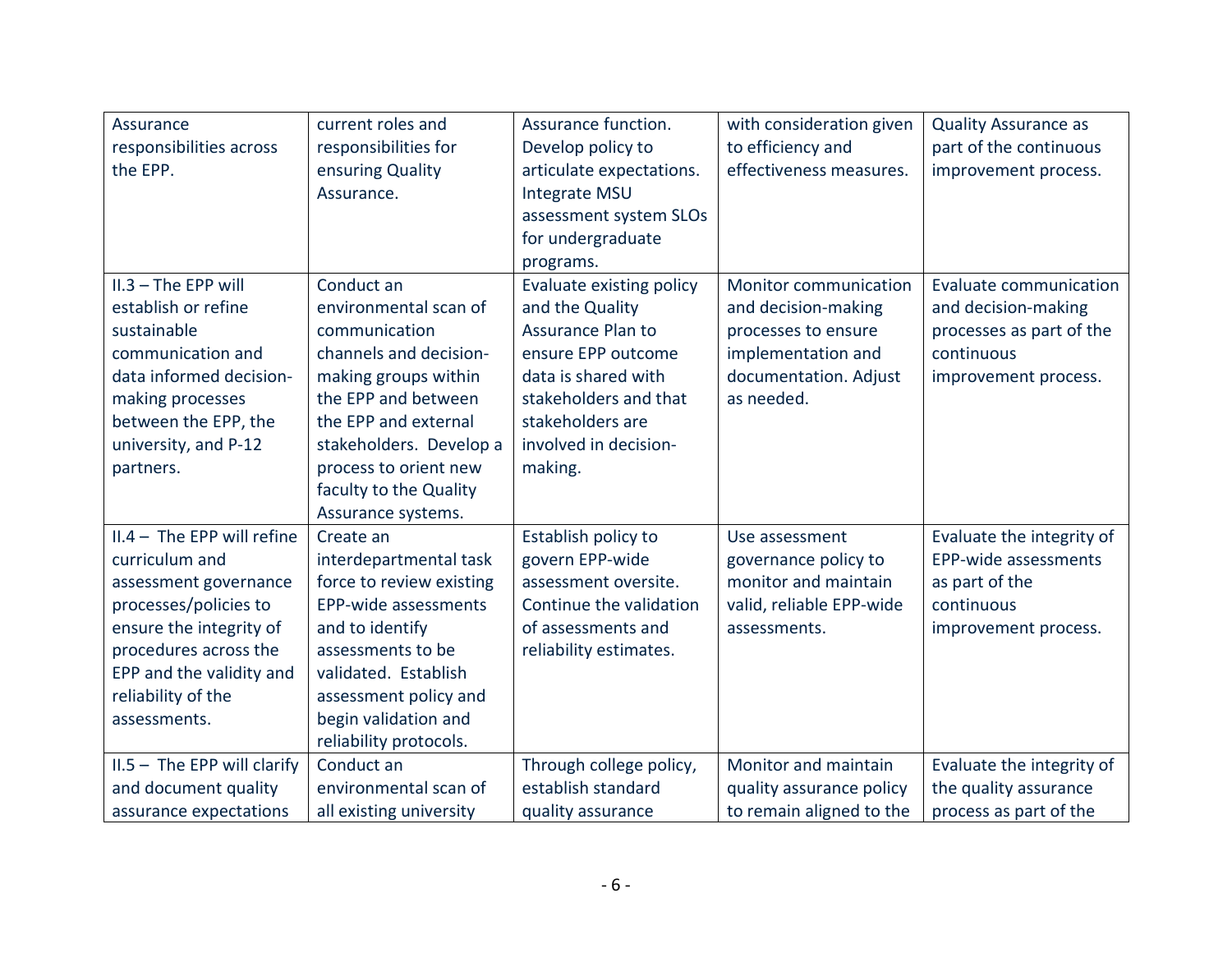| through policy, faculty | and college policies      | procedures that            | needs of the university,   | continuous                |
|-------------------------|---------------------------|----------------------------|----------------------------|---------------------------|
| training and handbooks. | related to quality        | establish best practices   | college, EPP, P-12         | improvement process.      |
|                         | assurance and             | and meet EPP and           | partners, and students.    |                           |
|                         | continuous                | university assessment      |                            |                           |
|                         | improvement.              | requirements.              |                            |                           |
| $II.6 - The EPP will$   | <b>Establish policies</b> | Organize stakeholder       | Ensure the 'feedback       | Evaluate program-         |
| establish policies and  | defining operational      | advisory councils to       | loop' is closed for all    | specific advisory council |
| expectations for        | expectations for a        | represent students,        | levels of advisory. Revise | operations as part of the |
| program-specific        | program-specific          | school districts and local | operational                | continuous                |
| advisory councils to    | advisory processes.       | school partners.           | expectations as needed.    | improvement process.      |
| compliment EPP-wide     |                           |                            |                            |                           |
| advisory councils.      |                           |                            |                            |                           |
| $II.7 - The EPP will$   | The webpage will be       | Ways to represent the 8    | Users will be surveyed     | Evaluate the impact of    |
| establish a webpage     | established and           | outcomes and impact        | regarding the webpage      | the webpage as part of    |
| that communicates the   | populated with available  | measures will be           | and whether additional     | the continuous            |
| 8 outcome and impact    | data.                     | refined. An update         | measures will further      | improvement process.      |
| measures to the general |                           | schedule will be           | assist the EPP in          |                           |
| public.                 |                           | established.               | communicating with         |                           |
|                         |                           |                            | stakeholders. Changes      |                           |
|                         |                           |                            | will be made               |                           |
|                         |                           |                            | accordingly.               |                           |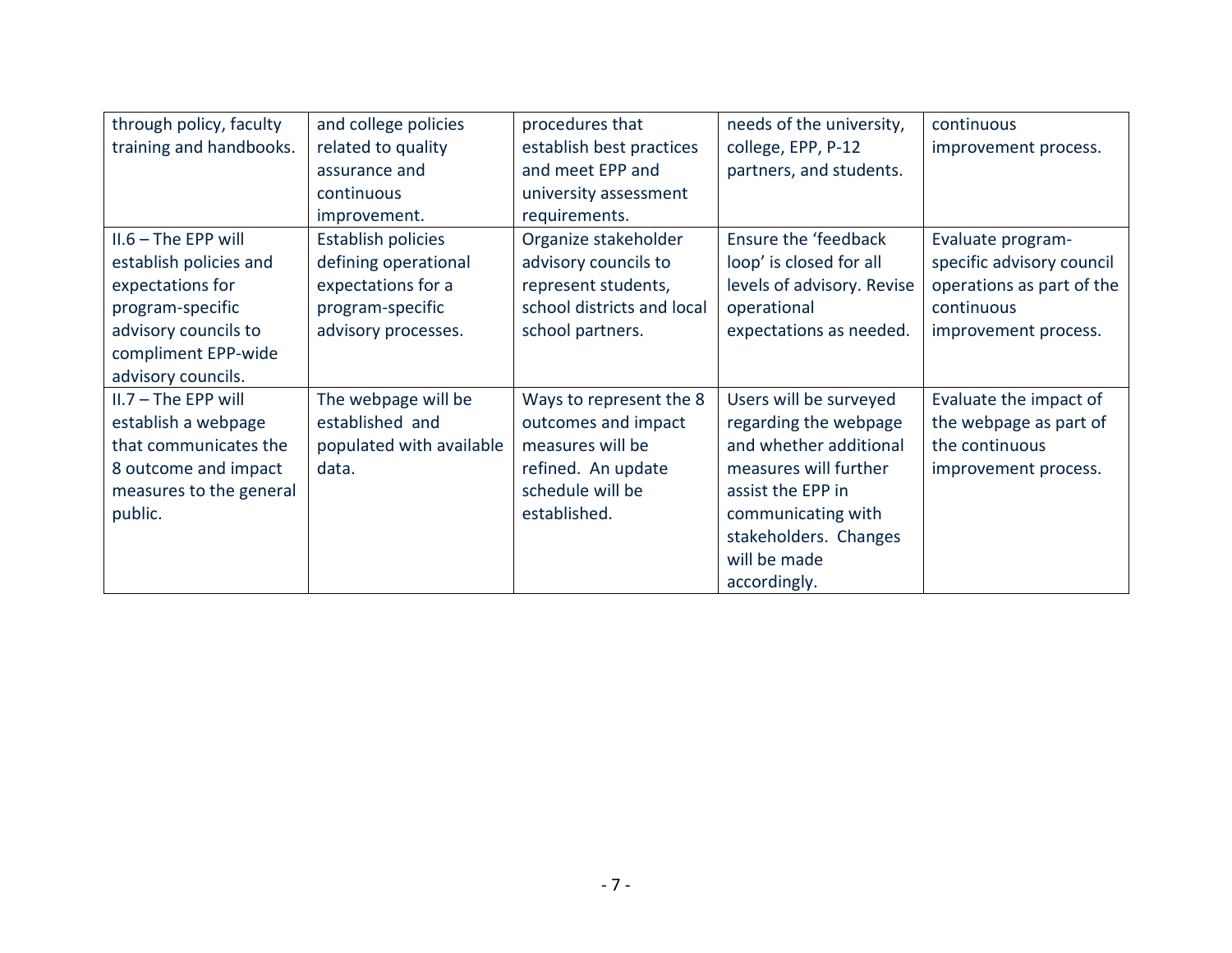#### **Objective Baseline Year 1 Years 2/6 Year 7** III.1 – The EPP will maintain an active partnership with the state agencies and partnerships charged with developing a statewide system of reporting EPP impact. The EPP will participate in collaboration opportunities with project personnel and monitor progress. The EPP will participate in collaboration opportunities with project personnel and monitor progress. The EPP anticipates delivery of reports during this phase of the plan. The EPP will use the Impact data to inform program improvement. The EPP will continue to foster relationships with the project team to explore additional collaborative opportunities to address evolving state and national initiatives. III.2 – The EPP will collect teaching standards-based, program-specific employer feedback from local district partners on an annual basis. The EPP will administer a pilot employer feedback survey to participants of the Partnership Advisory Council. Results will be discussed with P-12 partners and program faculty during the annual meeting. The EPP will adjust the employer survey based upon the Partnership Advisory Council feedback. Using a statewide database identifying employers of program completers, the EPP will administer the employer survey. Results will be shared with the Partners Advisory Council, program faculty, and Student Advisory Council. The EPP will monitor and maintain the Employer Survey process and will ensure data is collected and shared with the stakeholders. The EPP will evaluate and adjust the Employer Survey Process as part of the **Continuous** Improvement Process. III.3 – The EPP will establish a focus group protocol to assess the impact of completers on student learning and to further gauge completer The EPP will pilot a focus group of year 2 and year 3 teachers to ascertain their perceptions of how the EPP impacted their abilities to become effective educators. Results will be shared The EPP will evaluate the pilot results and refine the focus group process. Annual focus groups of year 2 and year 3 teachers will continue. Results will be shared with all stakeholders and used to inform program improvement. Annual focus groups of year 2 and year 3 teachers will continue. Results will be shared with all stakeholders and used to inform program improvement. The EPP will look at the availability of statewide impact data and will determine whether additional information is gained from focus group

#### **Intervention III: Impact on P-12 learning**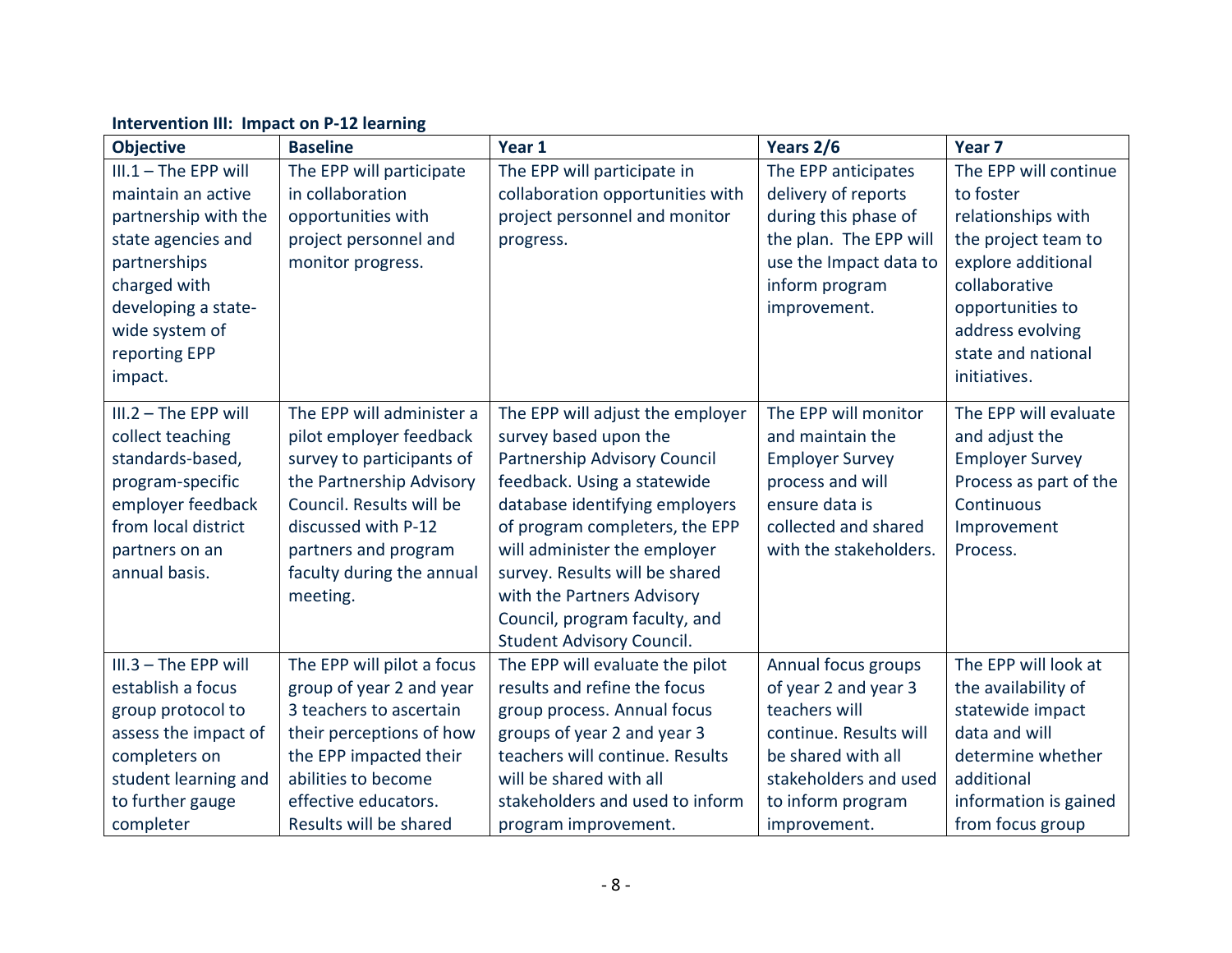| satisfaction.          | with all stakeholders and |                                    |                         | efforts. The purpose  |
|------------------------|---------------------------|------------------------------------|-------------------------|-----------------------|
|                        | used to inform program    |                                    |                         | of the focus groups   |
|                        | improvement.              |                                    |                         | could shift to        |
|                        |                           |                                    |                         | completer             |
|                        |                           |                                    |                         | satisfaction.         |
| $III.4 - The EPP will$ | The EPP will analyze      | The EPP will revise the methods    | The EPP will assess     | The EPP will evaluate |
| increase response      | existing survey response  | for administering completer and    | return rates and        | the completer and     |
| rates to EPP-created   | rates and evaluate the    | employer surveys. They will        | continue to adjust the  | employer survey       |
| completer and          | effectiveness of the      | investigate the viability of using | process of distributing | process as part of    |
| employer surveys.      | current means of          | a statewide database to garner     | and collecting          | continuous            |
|                        | distributing completer    | completer and employer contact     | completer and           | improvement.          |
|                        | and employer surveys.     | information.                       | employer surveys.       |                       |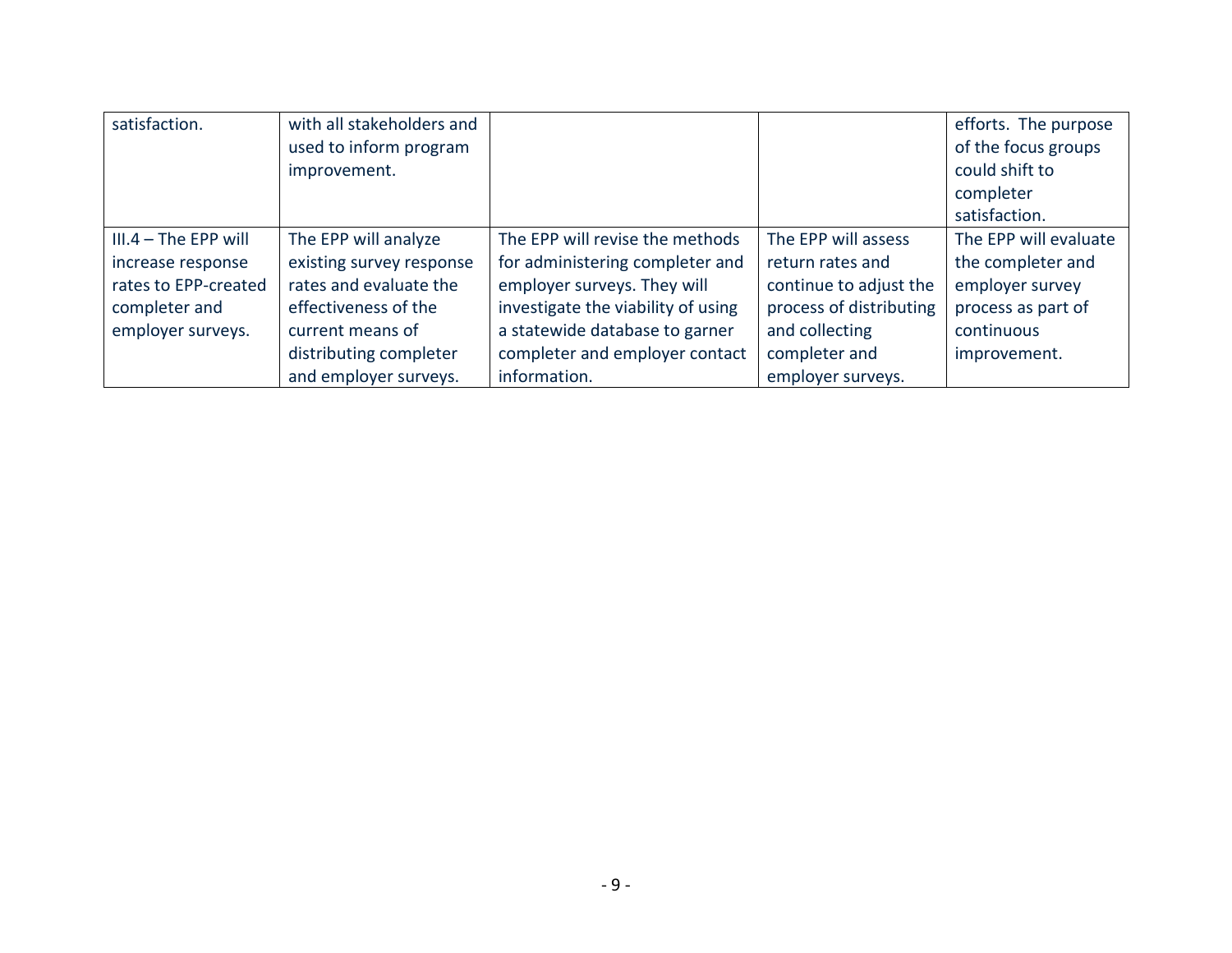## **Data Collection and Analysis**

## **Intervention I: Ensure coordinated, high-quality clinical experiences at all levels within all programs.**

| <b>Objectives</b>         | <b>Method of Assessment/</b>    | <b>Alignment with</b>    | <b>Plan for Monitoring</b>  | <b>Analysis</b>           |
|---------------------------|---------------------------------|--------------------------|-----------------------------|---------------------------|
|                           | <b>Description of</b>           | <b>Objectives</b>        |                             |                           |
|                           | <b>Assessment</b>               |                          |                             |                           |
| $1.1 -$ The EPP will      | The Developmental               | The Continuum provides   | Department Chairs;          | Progress compiled by      |
| evaluate field and        | <b>Continuum of Clinical</b>    | qualitative feedback on  | Director of Teacher         | Assistant Dean and        |
| clinical experiences for  | <b>Experience in Teacher</b>    | field experiences, while | <b>Education Services</b>   | shared with               |
| all programs.             | Education and the field         | the audit sheet provides |                             | Administrative Cabinet,   |
|                           | hour audit sheets for           | quantitative feedback.   |                             | Superintendent            |
|                           | certification will be used      |                          |                             | Advisory Council and the  |
|                           | to assess field and             |                          |                             | Partner Advisory Council  |
|                           | clinical experiences.           |                          |                             |                           |
| I.2 - The EPP will        | Program and                     | Assessment will identify | Department Chairs,          | Progress compiled by      |
| evaluate curriculum       | <b>Department Minutes;</b>      | programmatic changes.    | Program Coordinators,       | <b>Assistant Dean and</b> |
| structure and delivery    | <b>Academic Council</b>         |                          | Director of Teacher         | shared with               |
| for programs.             | <b>Action; Advisory Council</b> |                          | <b>Education Services,</b>  | Administrative Cabinet,   |
|                           | Minutes.                        |                          | <b>Assistant Dean, P-12</b> | Superintendent            |
|                           |                                 |                          | Partners                    | Advisory Council and the  |
|                           |                                 |                          |                             | Partner Advisory Council  |
| I.3 - The EPP will review | Program and                     | Assessment will identify | Department Chairs,          | Progress compiled by      |
| structures to ensure      | <b>Department Minutes;</b>      | programmatic change,     | Program Coordinators,       | <b>Assistant Dean and</b> |
| alignment and support     | <b>Advisory Council</b>         | as well as student       | <b>Director of Teacher</b>  | shared with               |
| of revised curricular     | Minutes; Course                 | satisfaction.            | <b>Education Services,</b>  | Administrative Cabinet,   |
| expectations.             | <b>Evaluations; Clinical</b>    |                          | <b>Assistant Dean</b>       | Superintendent            |
|                           | <b>Experience Evaluations.</b>  |                          |                             | Advisory Council and the  |
|                           |                                 |                          |                             | Partner Advisory Council  |
| I.4 - The EPP will        | Departmental and                | Assessments will signal  | Department Chairs,          | Progress compiled by      |
| establish procedures      | Program Minutes;                | the existence of the     | Program Coordinators,       | <b>Assistant Dean and</b> |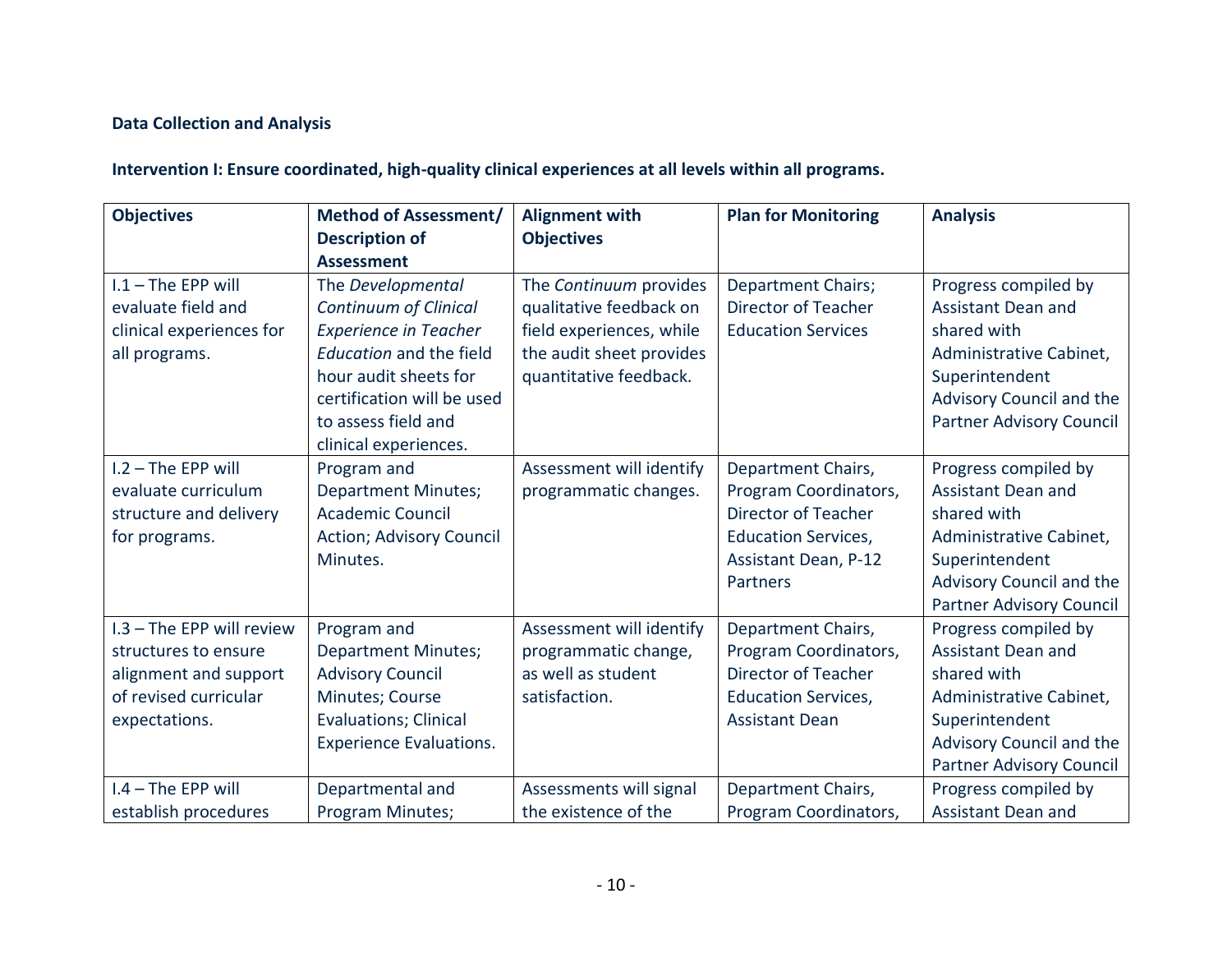| and identify resources     | Website Review;               | documents as well as     | Director of Teacher         | shared with              |
|----------------------------|-------------------------------|--------------------------|-----------------------------|--------------------------|
| to support faculty,        | <b>Student and Supervisor</b> | the satisfaction of the  | <b>Education Services,</b>  | Administrative Cabinet,  |
| school personnel, and      | Evaluations                   | users.                   | <b>Assistant Dean</b>       | Superintendent           |
| supervisors as they        |                               |                          |                             | Advisory Council and the |
| assist with field and      |                               |                          |                             | Partner Advisory Council |
| clinical experiences.      |                               |                          |                             |                          |
| $1.5$ – The EPP will       | Data Team minutes;            | Minutes will report the  | <b>KATE Director, TES</b>   | Progress compiled by     |
| develop technology         |                               | progress of              | Director, Assistant Dean    | Assistant Dean and       |
| support for the            |                               | development              |                             | shared with              |
| management and             |                               |                          |                             | Administrative Cabinet,  |
| evaluation of field and    |                               |                          |                             | Superintendent           |
| clinical placements.       |                               |                          |                             | Advisory Council and the |
|                            |                               |                          |                             | Partner Advisory Council |
| $1.6$ – The EPP will       | Clinical placement            | Actual placement         | <b>TQI Coordinator; TES</b> | Progress compiled by     |
| establish a network of     | reports;                      | reports will reflect     | Director; Department        | Assistant Dean and       |
| Professional               | Memorandums of                | progress, as will MOUs.  | Chairs; Program             | shared with              |
| <b>Development School</b>  | Understanding                 |                          | Coordinators                | Administrative Cabinet,  |
| sites to support a range   |                               |                          |                             | Superintendent           |
| of enhanced field and      |                               |                          |                             | Advisory Council and the |
| clinical experiences.      |                               |                          |                             | Partner Advisory Council |
| $1.7 -$ The EPP will align | Departmental and              | Progress will be evident | Dean;                       | Progress compiled by     |
| organizational efforts to  | <b>Administrative Cabinet</b> | in meeting minutes       | <b>Department Chairs</b>    | Dean and shared with     |
| create systems             | <b>Minutes</b>                |                          |                             | Administrative Cabinet,  |
| supporting curricular      |                               |                          |                             | Superintendent           |
| and field/clinical         |                               |                          |                             | Advisory Council and the |
| experience initiatives.    |                               |                          |                             | Partner Advisory         |
|                            |                               |                          |                             | Council.                 |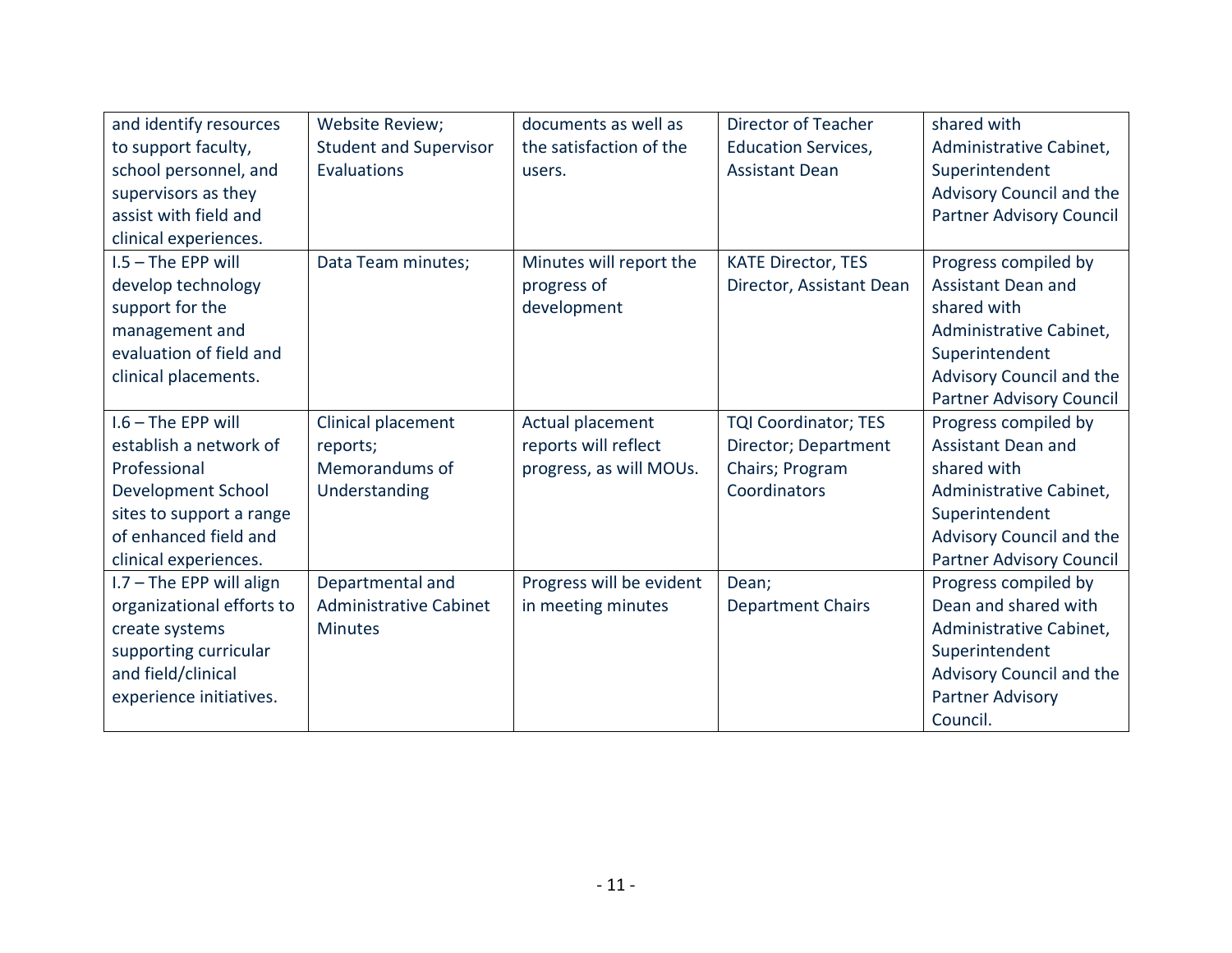| $1.8 -$ The EPP will refine | <b>Administrative Cabinet</b> | Progress will be  | <b>Assistant Dean; TES</b> | Progress compiled by            |
|-----------------------------|-------------------------------|-------------------|----------------------------|---------------------------------|
| policies and procedures     | Minutes; Department           | evidenced through | Director; Department       | Assistant Dean and              |
| for the co-identification   | Minutes; TES Minutes;         | these artifacts.  | <b>Chairs</b>              | shared with                     |
| and co-management           | <b>Clinical Supervisor</b>    |                   |                            | Administrative Cabinet,         |
| and co-supervision of       | <b>Handbooks</b>              |                   |                            | Superintendent                  |
| field and clinical          |                               |                   |                            | Advisory Council and the        |
| experiences with P-12       |                               |                   |                            | <b>Partner Advisory Council</b> |
| partners.                   |                               |                   |                            |                                 |

## **Intervention II: Refinement of Quality Assurance System**

| <b>Objectives</b>                                                                                                            | <b>Method of Assessment/</b>                                                    | <b>Alignment with</b>                                                                                | <b>Plan for Monitoring</b>                                            | <b>Analysis</b>                                                                                                                                                       |
|------------------------------------------------------------------------------------------------------------------------------|---------------------------------------------------------------------------------|------------------------------------------------------------------------------------------------------|-----------------------------------------------------------------------|-----------------------------------------------------------------------------------------------------------------------------------------------------------------------|
|                                                                                                                              | <b>Description of</b><br><b>Assessment</b>                                      | <b>Objectives</b>                                                                                    |                                                                       |                                                                                                                                                                       |
| $II.1 - The EPP will$<br>establish EPP-wide<br>advisory councils to<br>compliment program-<br>specific advisory<br>councils. | <b>Administrative Cabinet</b><br>Minutes; Advisory<br>Policy; Advisory Minutes  | Evidence of action is<br>best evidence.                                                              | Dean and Assistant<br>Dean                                            | Progress compiled by<br>Assistant Dean and<br>shared with<br>Administrative Cabinet,<br>Superintendent<br>Advisory Council and the<br>Partner Advisory Council        |
| II.2 - The EPP will clarify<br>and align Quality<br>Assurance<br>responsibilities across<br>the EPP.                         | <b>Quality Assurance Plan;</b><br>Documentation from<br>programs and advisories | The implementation of<br>the Quality Assurance<br>Plan wil generate<br>minutes and other<br>evidence | <b>Assistant Dean;</b><br>Department Chairs;<br>Program Coordinators. | Progress compiled by<br>Assistant Dean and<br>shared with<br>Administrative Cabinet,<br>Superintendent<br>Advisory Council and the<br><b>Partner Advisory Council</b> |
| II.3 - The EPP will<br>establish or refine<br>sustainable<br>communication and                                               | Communication<br>plan/log; Minutes from<br>advisory meetings;<br>Sample         | Quantitative (Log,<br>timeline) and<br>Qualitative (samples)<br>analysis will describe               | Dean; Communications<br>Assistant                                     | Progress compiled by<br>Assistant Dean and<br>shared with<br>Administrative Cabinet,                                                                                  |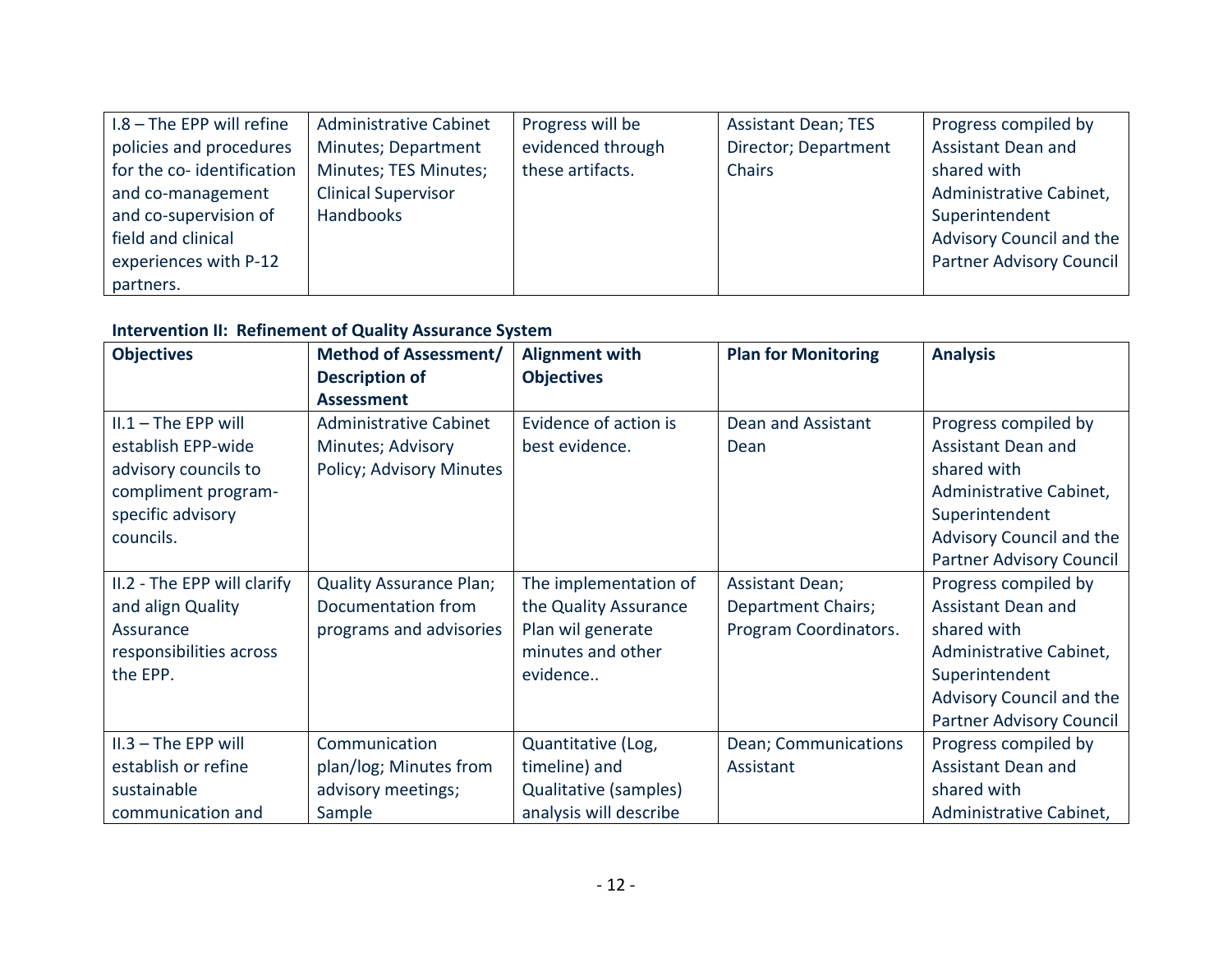| data informed decision-<br>making processes<br>between the EPP, the<br>university, and P-12                                                                                                                                         | communications/<br>publications                                             | progress.                                                                                                    |                                                                             | Superintendent<br>Advisory Council and the<br><b>Partner Advisory Council</b>                                                                                         |
|-------------------------------------------------------------------------------------------------------------------------------------------------------------------------------------------------------------------------------------|-----------------------------------------------------------------------------|--------------------------------------------------------------------------------------------------------------|-----------------------------------------------------------------------------|-----------------------------------------------------------------------------------------------------------------------------------------------------------------------|
| partners.<br>$II.4 - The EPP will refine$<br>curriculum and<br>assessment governance<br>processes/policies to<br>ensure the integrity of<br>procedures across the<br>EPP and the validity and<br>reliability of the<br>assessments. | Departmental minutes;<br><b>Task Force Minutes;</b><br>Handbooks; Policy    | Documentation will<br>evolve as implemented.                                                                 | Dean; Assistant Dean;<br><b>Department Chairs. TES</b><br><b>Director</b>   | Progress compiled by<br>Assistant Dean and<br>shared with<br>Administrative Cabinet,<br>Superintendent<br>Advisory Council and the<br><b>Partner Advisory Council</b> |
| $II.5 - The EPP will clarify$<br>and document quality<br>assurance expectations<br>through policy, faculty<br>training and handbooks.                                                                                               | <b>Quality Assurance Plans;</b><br><b>Meeting minutes</b>                   | Handbooks, meetings<br>and orientations will<br>provide support for the<br><b>Quality Assurance Plan</b>     | <b>Assistant Dean;</b><br><b>Department Chairs, TES</b><br><b>Director</b>  | Progress compiled by<br>Assistant Dean and<br>shared with<br>Administrative Cabinet,<br>Superintendent<br>Advisory Council and the<br><b>Partner Advisory Council</b> |
| $II.6 - The EPP will$<br>establish policies and<br>expectations for<br>program-specific<br>advisory councils to<br>compliment EPP-wide<br>advisory councils.                                                                        | Advisory schedules and<br>minutes; Quality<br><b>Assurance Plan; Policy</b> | <b>Expectations will be</b><br>evident in the plan and<br>policy; The minutes will<br>capture actual action. | <b>Assistant Dean;</b><br>Department Chaits;<br><b>Program Coordinators</b> | Progress compiled by<br>Assistant Dean and<br>shared with<br>Administrative Cabinet,<br>Superintendent<br>Advisory Council and the<br><b>Partner Advisory Council</b> |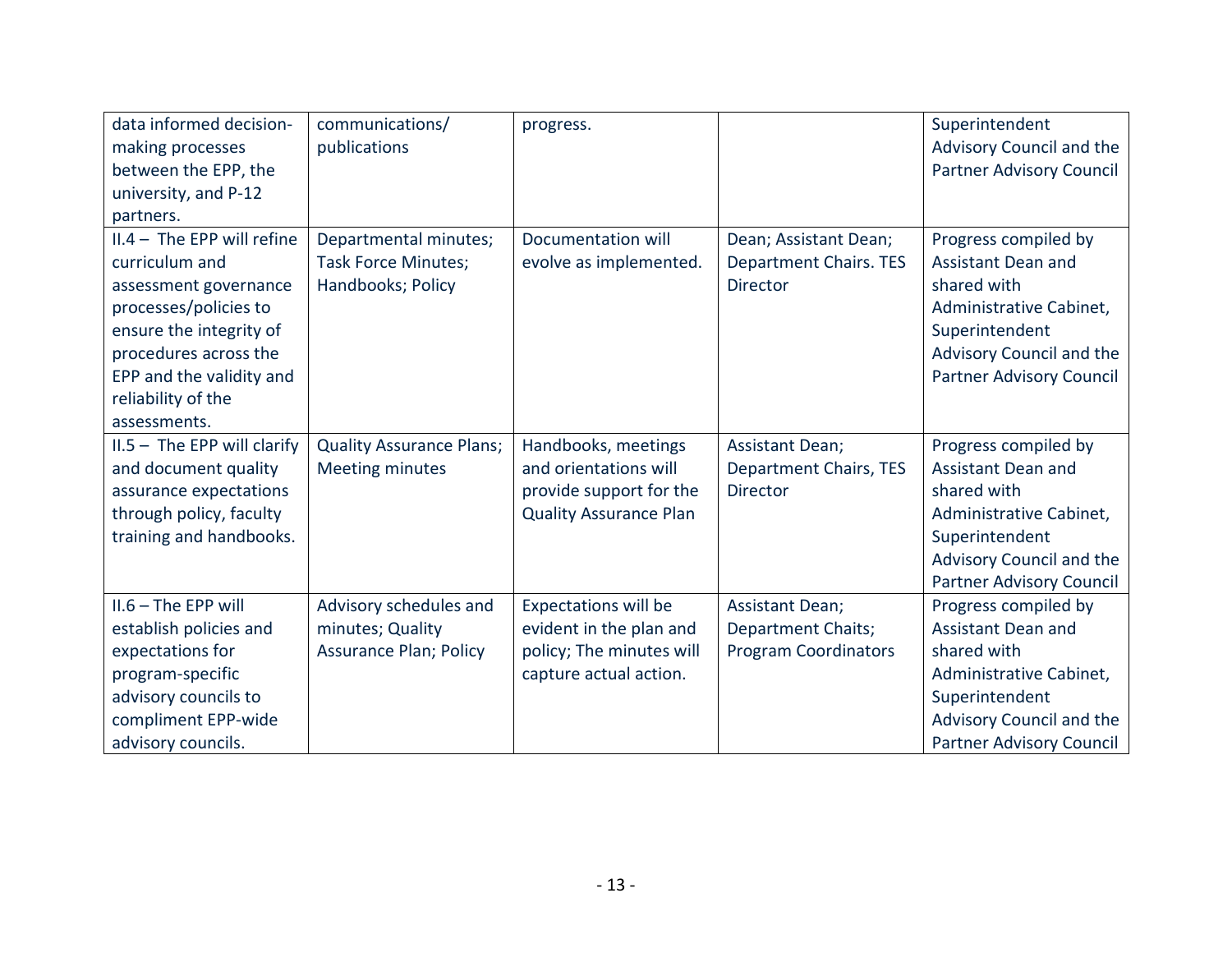| <b>Objectives</b>                                                                                                                                                                         | <b>Method of Assessment/</b><br><b>Description of</b>                                                 | <b>Alignment with</b><br><b>Objectives</b>                                                            | <b>Plan for Monitoring</b>                                                 | <b>Analysis</b>                                                                                                                                                       |
|-------------------------------------------------------------------------------------------------------------------------------------------------------------------------------------------|-------------------------------------------------------------------------------------------------------|-------------------------------------------------------------------------------------------------------|----------------------------------------------------------------------------|-----------------------------------------------------------------------------------------------------------------------------------------------------------------------|
| $III.1 - The EPP will$<br>maintain an active<br>partnership with the<br>state agencies and<br>partnerships charged<br>with developing a state-<br>wide system of<br>reporting EPP impact. | <b>Assessment</b><br>Meeting minutes; E-mail<br>communications;<br>Existence of the process           | Best evidence                                                                                         | Dean; TES Director;<br><b>Assistant Dean</b>                               | Progress compiled by<br>Assistant Dean and<br>shared with<br>Administrative Cabinet,<br>Superintendent<br>Advisory Council and the<br><b>Partner Advisory Council</b> |
| $III.2 - The EPP will$<br>collect teaching<br>standards-based,<br>program-specific<br>employer feedback from<br>local district partners on<br>an annual basis.                            | <b>Employer Feedback</b><br>Survey; Survey Results;<br><b>Minutes from Programs</b><br>and Advisories | The survey and results<br>evidence the process;<br><b>Advisory minutes</b><br>evidence the usage.     | Dean; Assistant Dean;<br>Department Chairs,<br><b>Program Coordinators</b> | Progress compiled by<br>Assistant Dean and<br>shared with<br>Administrative Cabinet,<br>Superintendent<br>Advisory Council and the<br><b>Partner Advisory Council</b> |
| III.3 - The EPP will<br>establish a focus group<br>protocol to assess the<br>impact of completers on<br>student learning and to<br>further gauge completer<br>satisfaction.               | Agenda of meeting; List<br>of participants; Report;<br><b>Advisory Minutes</b>                        | The agenda and invite<br>list evidence the event;<br><b>Advisory minutes</b><br>evidence the process. |                                                                            | Progress compiled by<br>Assistant Dean and<br>shared with<br>Administrative Cabinet,<br>Superintendent<br>Advisory Council and the<br><b>Partner Advisory Council</b> |
| $III.4 - The EPP will$                                                                                                                                                                    | Survey; Response rates;                                                                               | The progress of the                                                                                   | <b>Assistant Dean;</b>                                                     | Progress compiled by                                                                                                                                                  |

### **Intervention III: Impact on P-12 learning**